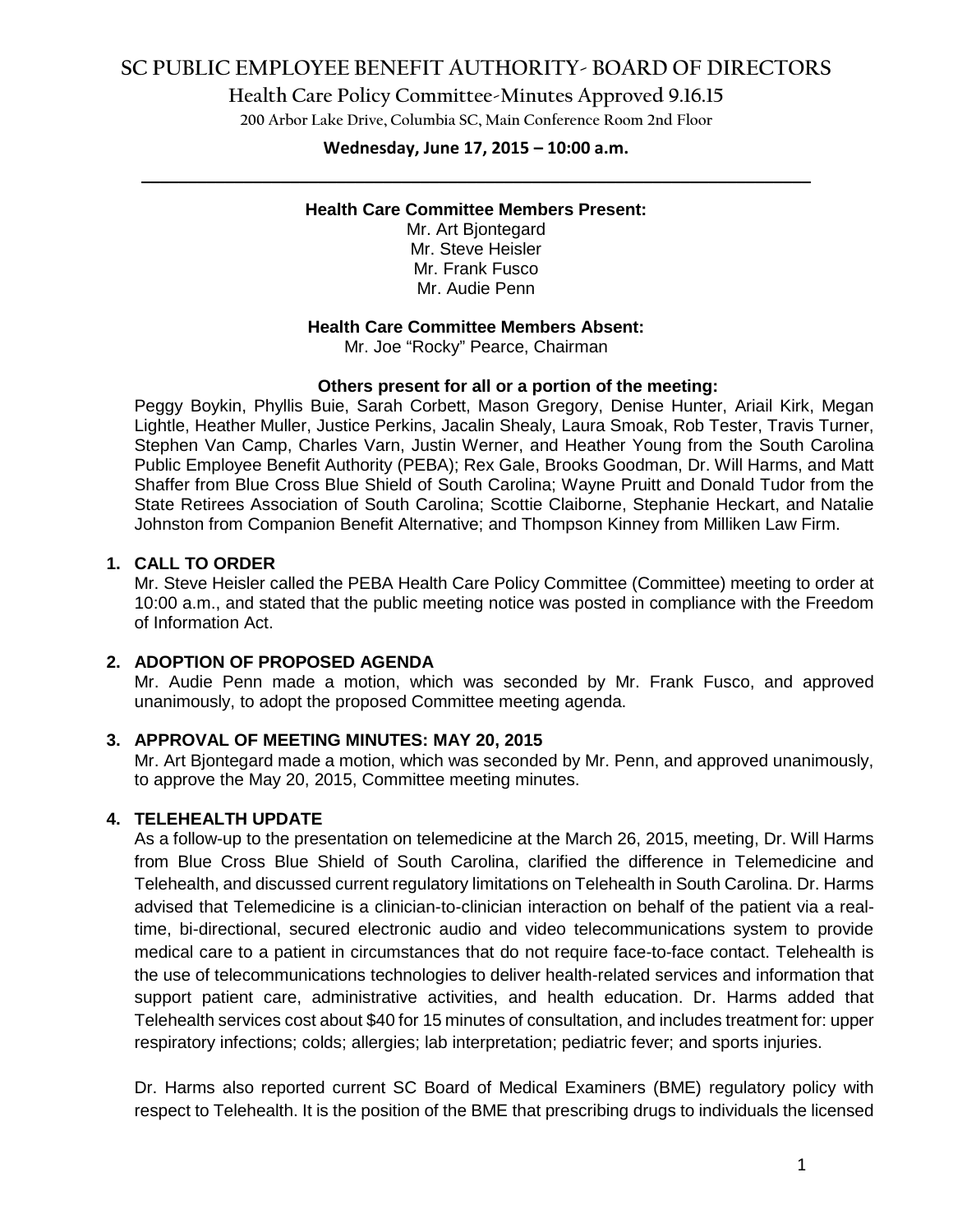# **SC PUBLIC EMPLOYEE BENEFIT AUTHORITY- BOARD OF DIRECTORS**

**Health Care Policy Committee-Minutes Approved 9.16.15**

**200 Arbor Lake Drive, Columbia SC, Main Conference Room 2nd Floor**

# **Wednesday, June 17, 2015 – 10:00 a.m. \_\_\_\_\_\_\_\_\_\_\_\_\_\_\_\_\_\_\_\_\_\_\_\_\_\_\_\_\_\_\_\_\_\_\_\_\_\_\_\_\_\_\_\_\_\_\_\_\_\_\_\_\_\_\_\_\_\_\_\_\_\_\_\_\_\_\_\_\_\_\_\_**

physician has never personally examined based solely on answers to a set of questions is unprofessional.

### **5. COMPANION BENEFIT ALTERNATIVES- BEHAVIORAL HEALTH CONTRACTOR FOR THE STATE HEALTH PLAN**

Mr. Rob Tester, PEBA's Health Care Policy Director, introduced Ms. Stephanie Heckart, Chief Operating Officer for Companion Benefit Alternatives (CBA). Ms. Heckart presented an overview of services for treatment of mental health and substance abuse, as well as autism-related services in the State Health Plan (SHP). Ms. Heckart stated that the CBA was established in 1992 to administer benefits for substance abuse and mental health treatment, and currently serves more than 2.2 million members. Ms. Heckart advised that CBA has been managing the SHP's behavioral health benefits since January 1, 2012, and these benefits include: inpatient and outpatient services; partial hospitalization; intensive outpatient; residential treatment centers; case management; and applied behavioral analysis. Ms. Heckart concluded her presentation by stating that CBA works closely with the SHP to ensure that a member's care for both physical and mental issues is coordinated for better outcomes.

## **6. COMMITTEE CHARTER ANNUAL REVIEW**

Ms. Peggy Boykin, PEBA's Executive Director, presented the Health Care Policy Committee Charter for review, and advised that all of the Committee Charters will be reaffirmed at the upcoming Board meeting. Upon review, the Committee agreed to delete item number (E) (4) of the Committee Charter due to redundancy.

### **7. STRATEGIC PLANNING STATUS REPORT**

Ms. Sarah Corbett, PEBA's Chief Operating Officer, provided a progress report on each of the PEBA Board Strategic Plan-Staff Action Plans related to the Health Care Policy Committee, and confirmed that staff anticipates meeting the 2015 target completion dates.

## **8. HEALTH CARE POLICY LEGISLATIVE UPDATES**

Mr. Tester advised that the funding of the State Health Plan is the same in both the House and Senate, and is currently under review in a budget conference committee. Mr. Tester added that the 2016 SHP is fully funded, and includes a 4.5 percent employer increase and no additional employee increase. Mr. Tester also reported that the Senate version of the appropriations bill included a proviso to waive the patient cost-sharing on contraceptives for 2016.

### **9. OLD BUSINESS/DIRECTOR'S REPORT**

Ms. Boykin stated that there are several contractual matters that need to be discussed in executive session.

### **10. EXECUTIVE SESSION: PURSUANT TO SC CODE OF LAWS § 30-4-70 (a)(2)**

At 11:25 a.m., Mr. Bjontegard made a motion, which was seconded by Mr. Penn, and approved unanimously, to recede into executive session to discuss contractual matters pursuant to S.C. Code Ann. § 30-4-70.